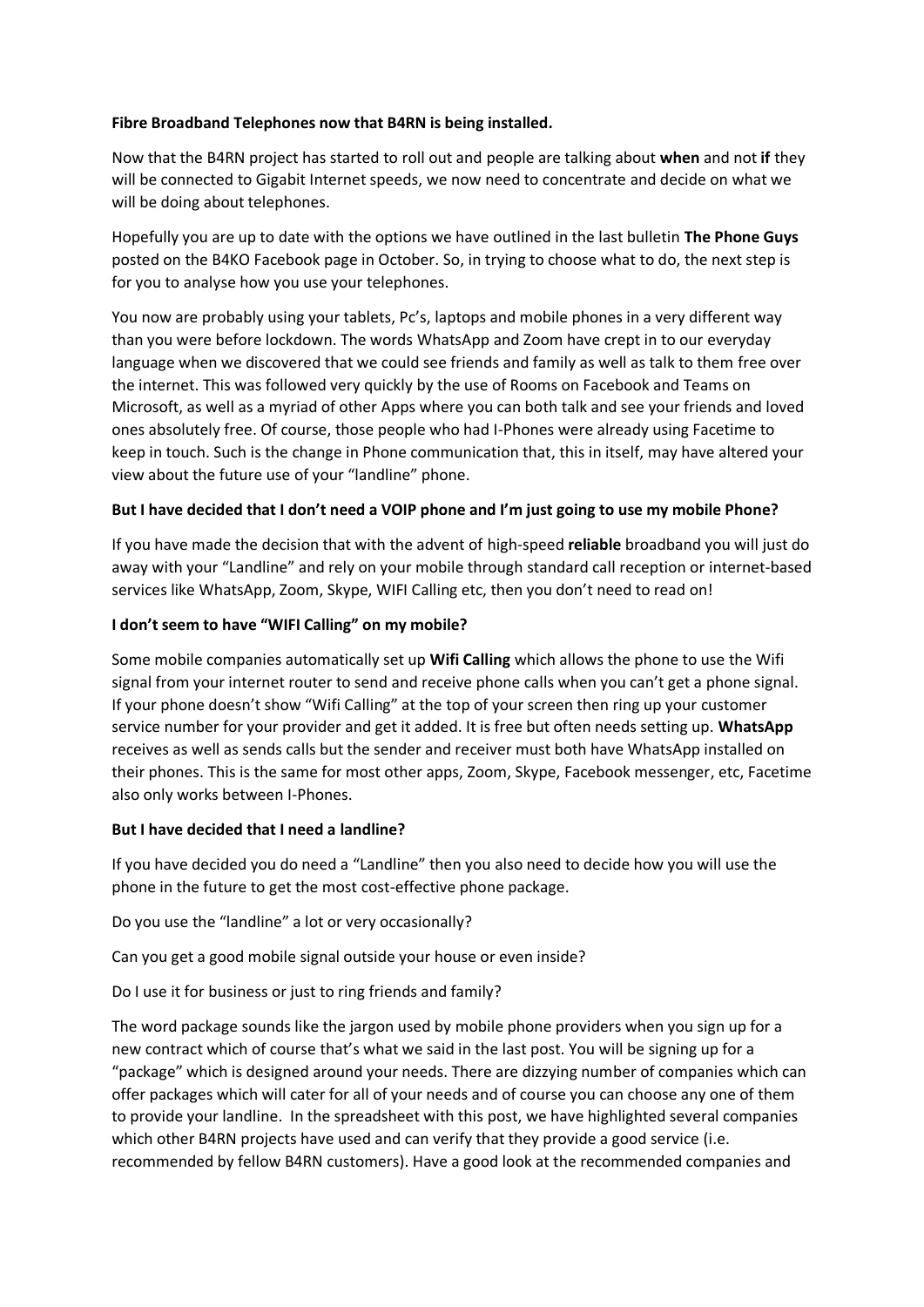their offerings. Prices were correct at the time the spreadsheet was compiled, please check with the provider!

### **What do these packages mean?**

So, like a mobile phone package, you now need to decide the package you need. Will it be zero monthly cost with a high pay per minute (Pay as you go package designed for low use.), will it be a higher monthly charge with unlimited minutes (Data package designed for high use.) or a mixture of the two (medium monthly cost with medium pay per minute)? Look through the spreadsheet and decide. Once you have decided what is good for you go on their website or ring the company and ask them for more information and options. If you have read **The Phone Guys** last post you will know that you can use your old "BT" type phone with a £5 adaptor (ATA – Analogue Telephone Adaptor which the provider may give it to you free of charge.) but you will be using old technology. If you decide you would like to upgrade and get a modern VOIP phone, which will take advantage of the superior internet speed and quality, then have a chat with them and they will advise accordingly. As we said in the last bulletin, they will sell you a new VOIP phone at about the same cost as E-Bay, Amazon etc, as they make their money from service not selling phones. Even if they don't sell you a phone, they will advise which make of phone sits well with their operating software.

## **How do I set up this package?**

Once you are happy with the new company and that you have a fully working B4RN internet service, enter into an agreement with them and they will "Port" (fancy way of saying transfer!) your old number and advise what day this will happen. You can then advise your current phone provider that you are leaving them and you want to finalise your current agreement and to transfer your old landline number over to the new supplier. Again, this is the same as getting your existing mobile number transferred to a new supplier. Your new provider will give you all details involved with the transfer, tell you what to do with your phone (if anything.) and when this will happen. **It is very important that you have a fully tested and functioning B4RN internet connection before you change anything regarding phones as, if you action things early, you could run the risk of losing your old landline number. Don't forget to ask your old supplier for a final Bill after you have ported over to your new supplier.**

At any time during this transition you get stuck or don't understand the process never forget that your new provider is your friend and that it's in their interest to help you get sorted out if something goes wrong. As is the case generally, the smaller companies do best at this.

# **I can't see BT on the list?**

We have left BT off the list as not one of our fellow B4RN project advisors could recommend them and indeed if you look at the TrustPilot ratings, just like Marmite, 50% of the reviews very badly slate BT and the other 50% say they are great with not much in the middle. So we couldn't make any reasoned decision on their ability to provide a good overall service. The guys over in B4AV (Allendale Valley) have almost entirely gone with Unified Business Communications which does seem to be good value and local-ish. But there are plenty of options elsewhere, it's up to you to decide.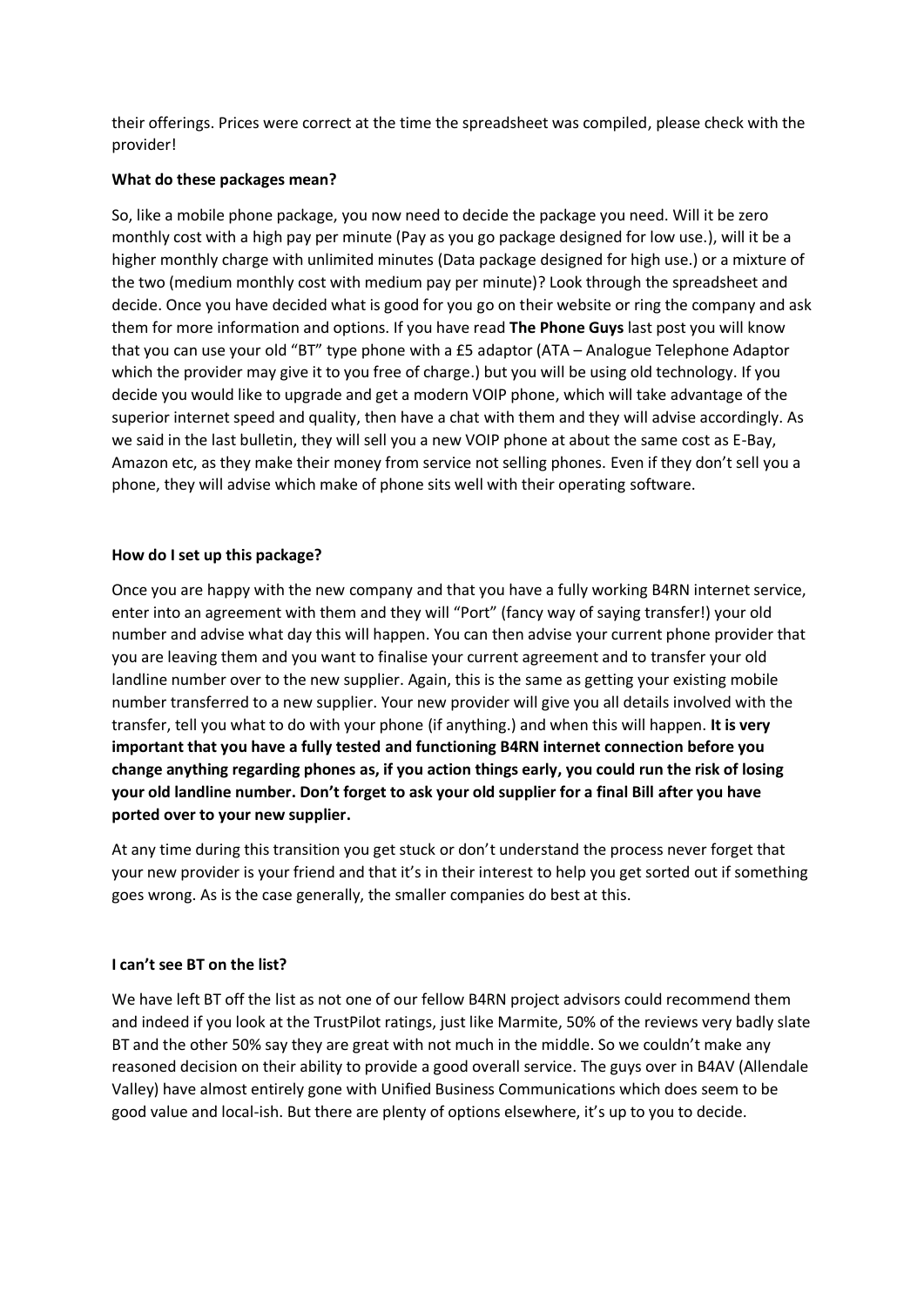## **What happens if or when the electricity goes off?**

If the electricity does fail then the internet and phone will both go off. However, you probably have a mobile phone to use either for calls or for the internet. If this still worries you and you're worried about the mobile phone battery being dead during an electricity cut, then you can buy what's called a **UPS** (Uninterruptable Power Supply). This would be either for your mobile phone (circa £20 +) or for your router (circa £90 +) which can be sized to provide power to keep the internet and phone running for several hours. As an alternative you can also get a power pack for your mobile phone which recharges it back to 100%.

Alternatively put another log on the fire and settle down with a cuppa and a good book and ponder over the delights of a tech free couple of hours.

## **Where do I site my phone(s)?**

In the October posting by **The Phone Guys,** we said that you should position your phone next to or as close to your new router or your router close to the phone. If you can't do that you will need to do the same as you have to with a "landline" and get some extension cables and run them from the router to the new base phone these are known as Ethernet cables (make sure they are **Category 6** cables to use with Gigabit internet speeds.) and are available from computer shops, B&Q, etc. If you opt for what's known as DECT phones, which are cordless VOIP phones, then your new internet phone provider will guide you through their installation which is easy. If you are using your old handset or cordless "landline" phones then they will work like they do now, as long as the base phone has an **A**nalogue **T**elephone **A**dapter plugged into the router.

# **It's alright for you youngsters but we oldies don't understand all this new stuff! We'll just stick with BT thanks.**

Not many people like change however change is coming and in 2025 all "landline" phone calls will be using the internet and if you stick with BT you **will be paying a premium to get an inferior service**. This is an opportunity to get a superior quality phone service for a cheaper price and everyone loves to save money, especially nowadays. If you don't know what to do or are worried about how to change then ask a friend, neighbour or children to organise it for you. All you do is give the supplier your permission to deal with that person and they can set it up for you. Better still ask the grandchildren they'll do it in 5 minutes.

### **I'm just going to stick with Voneus phones, they are very cheap!**

Well, that's true - at the moment! They currently offer a free phone number under the legacy package free of charge with a fee of £5 for any extra lines all for £29.99 per month including internet connection at around 20-25Mbps (occasionally!). There is a big "but" coming – there are a lot of people who are and have suffered from awful dropouts, long periods of nothing, many "adjustments" to masts, unusable phones, poor service and poor communication. The list goes on and on, just ask around in Renwick! There have been several upheld complaints to OFCOM due to poor service issues. If you think this is value for money, well we'll just have to disagree. We think